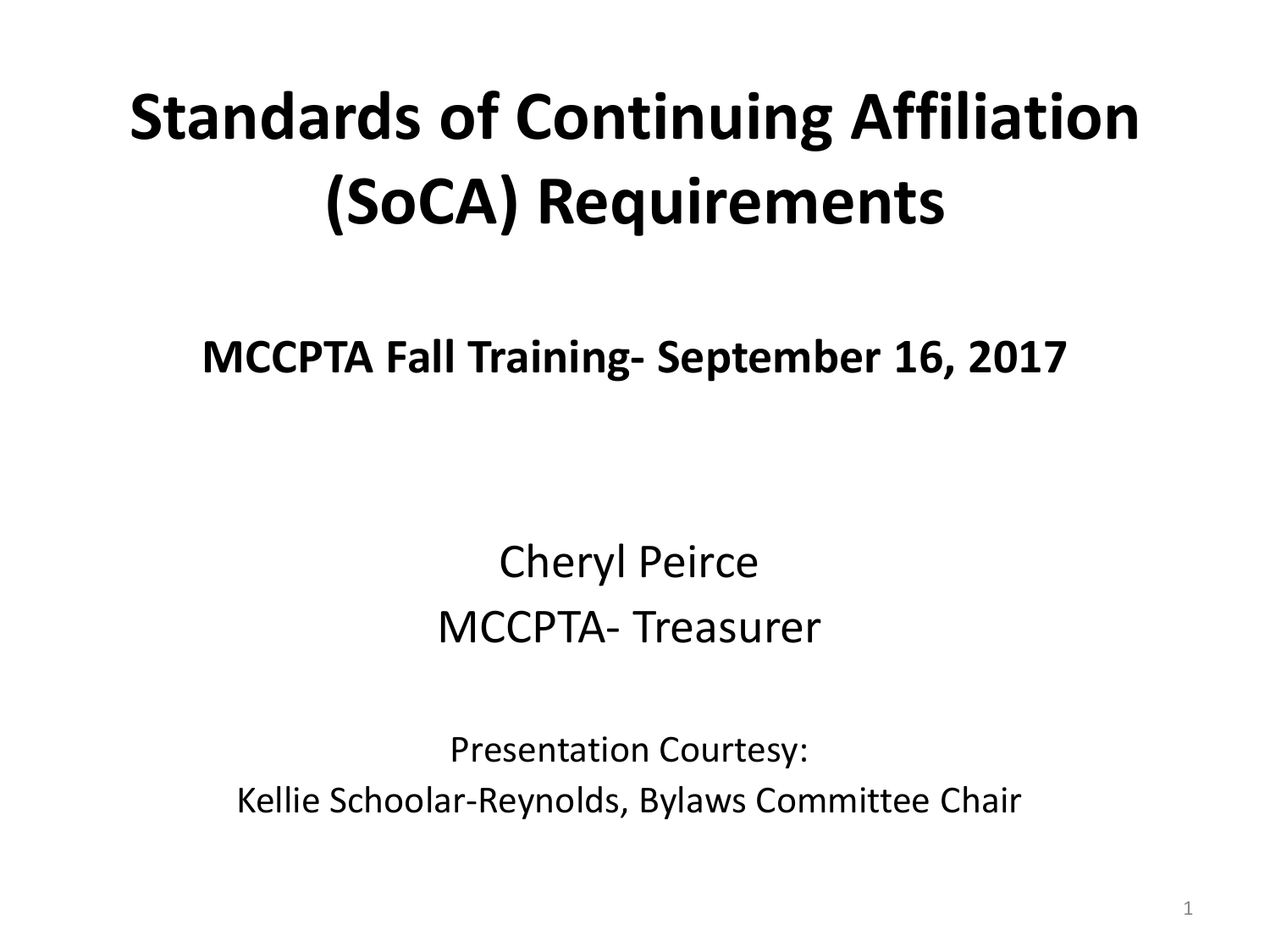## SoCA Requirements

- 8 requirements- mandated, recorded and tracked by MD PTA
- Local PTA must fulfill to maintain good standing
- Good standing is vital
	- **Preserve 501(c)3 status (raise \$ without paying income tax; accept charitable donations)**
	- Prerequisite for Reflections participation
	- Prerequisite for receiving MD PTA awards
	- Prerequisite to vote at MD PTA summer convention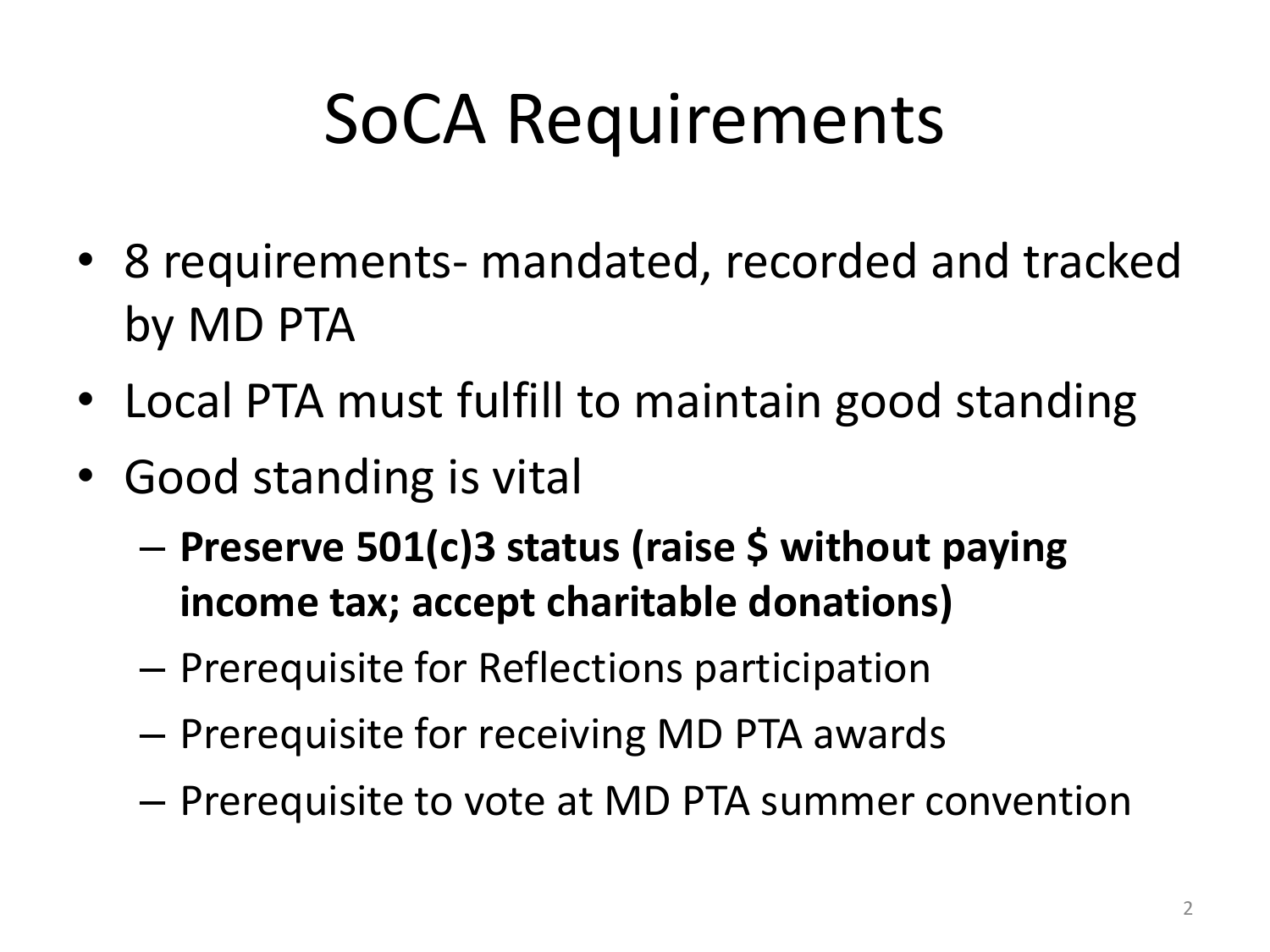# Financial Review ("Audit")

- What: review of financial records
- Why: ensure PTA funds are used appropriately and correct procedures are followed
- Who: if PTA contributions < \$200,000, committee of PTA volunteers (non-check signers) or Accounting Professional (CPA not required)
- When: deadline is October 31 (120 days after close of fiscal year)
- Where: Send audit/financial review plus final financial statement to MD PTA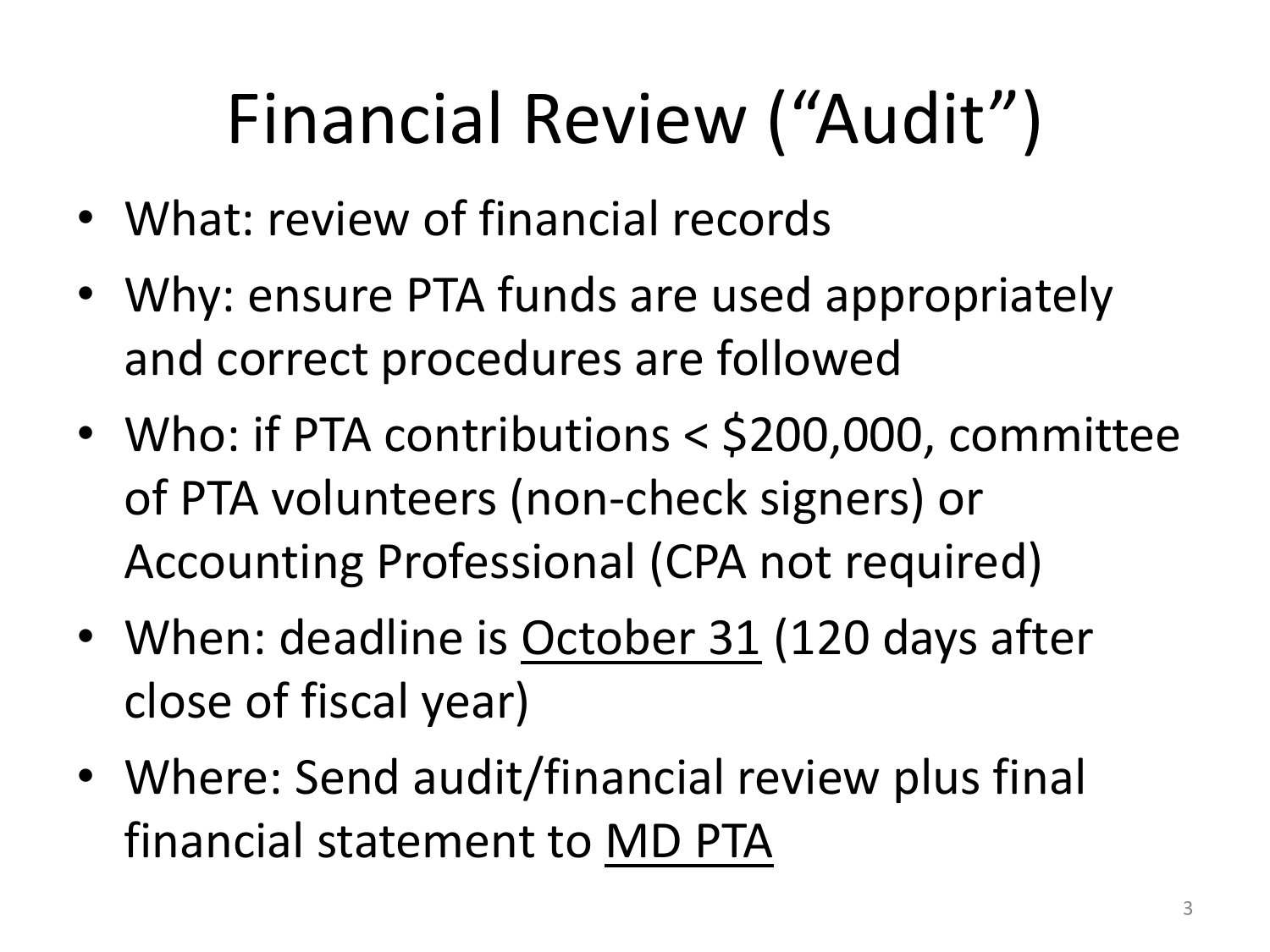# IRS 990

- What: PTA must file tax return every year. Form is based on gross receipts
	- < \$50,000- 990N (e-Postcard)
	- >\$50,000 to <\$200,000- Form 990 EZ
	- >\$200,000- Form 990
- Why: Required by IRS to maintain 501(c)(3) nonprofit status
- When: deadline is November 15, but an extension can be requested
- Where: Submit to IRS. MUST send a copy to MD PTA.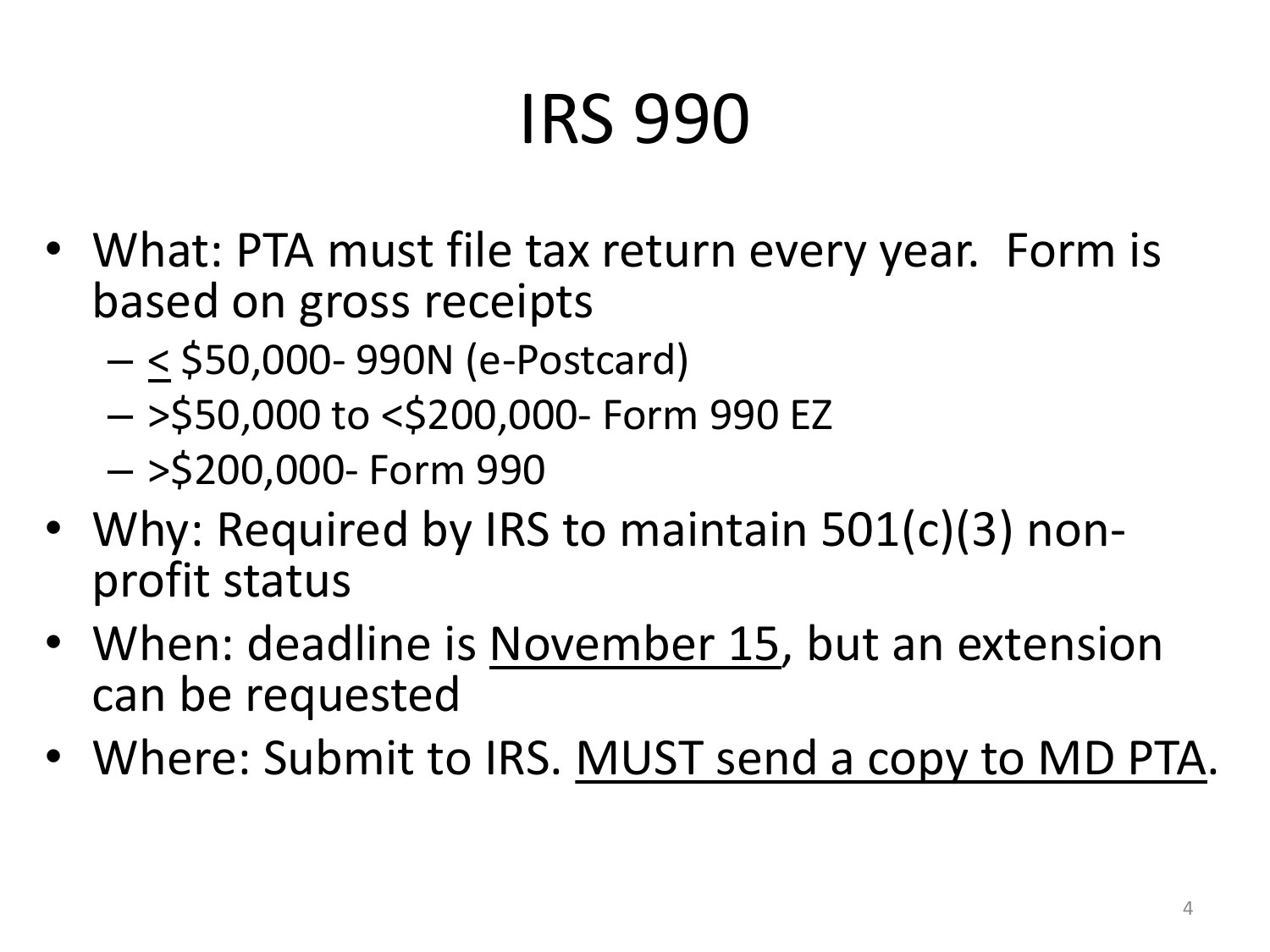### Bylaws

- What: statement of basic purpose and structure of organization. MD PTA establishes and approves all local PTA bylaws (there is a required template)
- Why: explain processes and procedures (includesquorum, #mtgs per year, officer duties)
- Who: Bylaws committee, odd number of members
- When: Update every three years. Begin the review process six months in advance. (Check date on your bylaws.)
- Where: Send the completed template, two copies, and minutes from PTA meeting where bylaws were approved to MD PTA.
- Tip: Make sure everyone has access to bylaws. Board should be familiar with bylaws. Anticipate issues for specific meetings.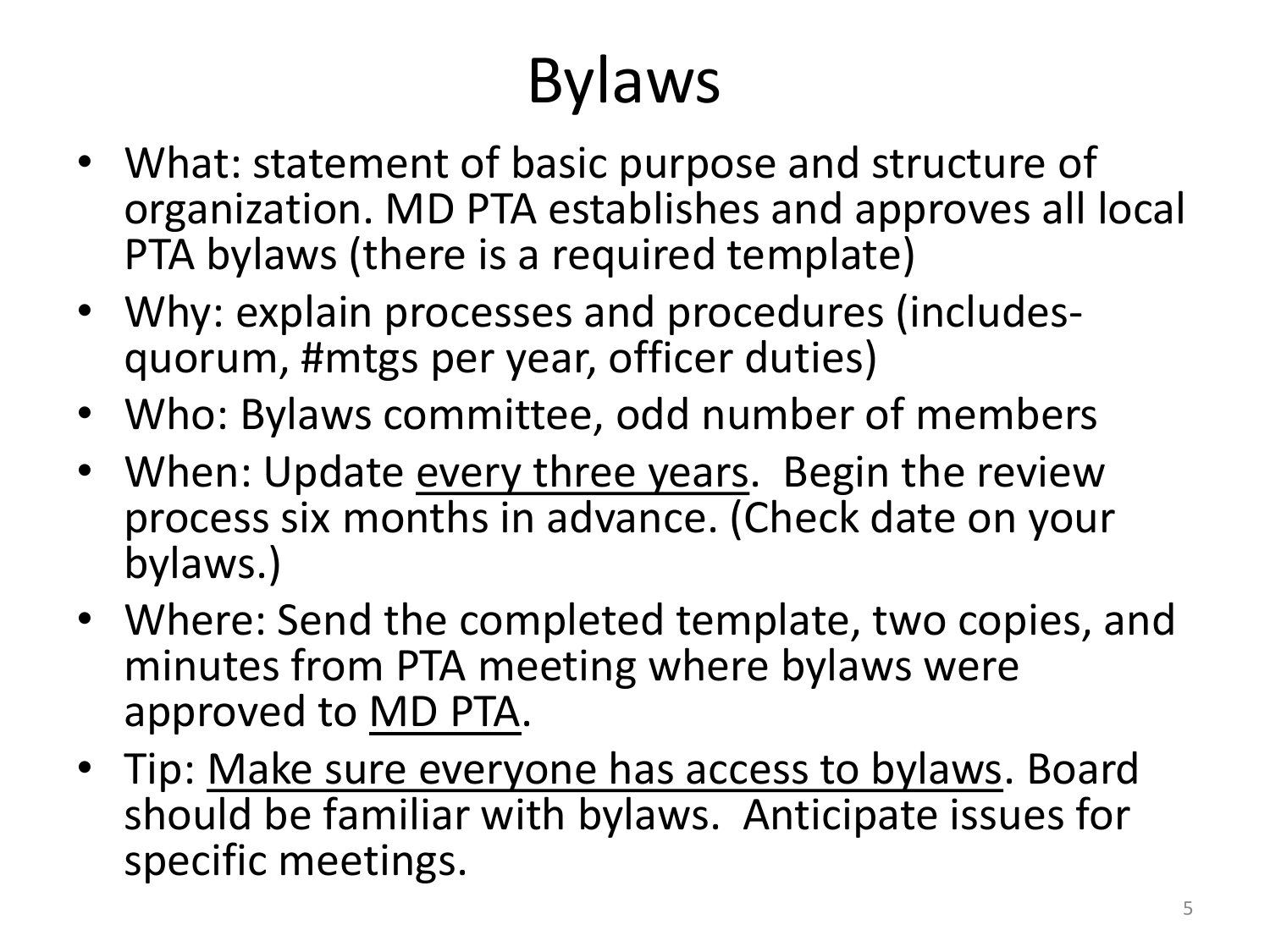# Membership dues

- What: Local PTA must pay dues to MCCPTA and State/National PTA
- Where/When:
	- MCCPTA: mail check to "MCCPTA" with voucher to MCCPTA office every month. Voucher is on website, it is not mailed to PTA.
	- MD PTA: Receive monthly invoice. Send check to "Maryland PTA" based on number of cards sold. Do not overpay.
		- Return unused cards to MD PTA by June 30
- Why: to be allowed to
	- participate in PTA programs
	- receive MCCPTA delegate cards and vote at delegate assemblies
	- vote at MD PTA convention
	- receive membership awards (due by March 31)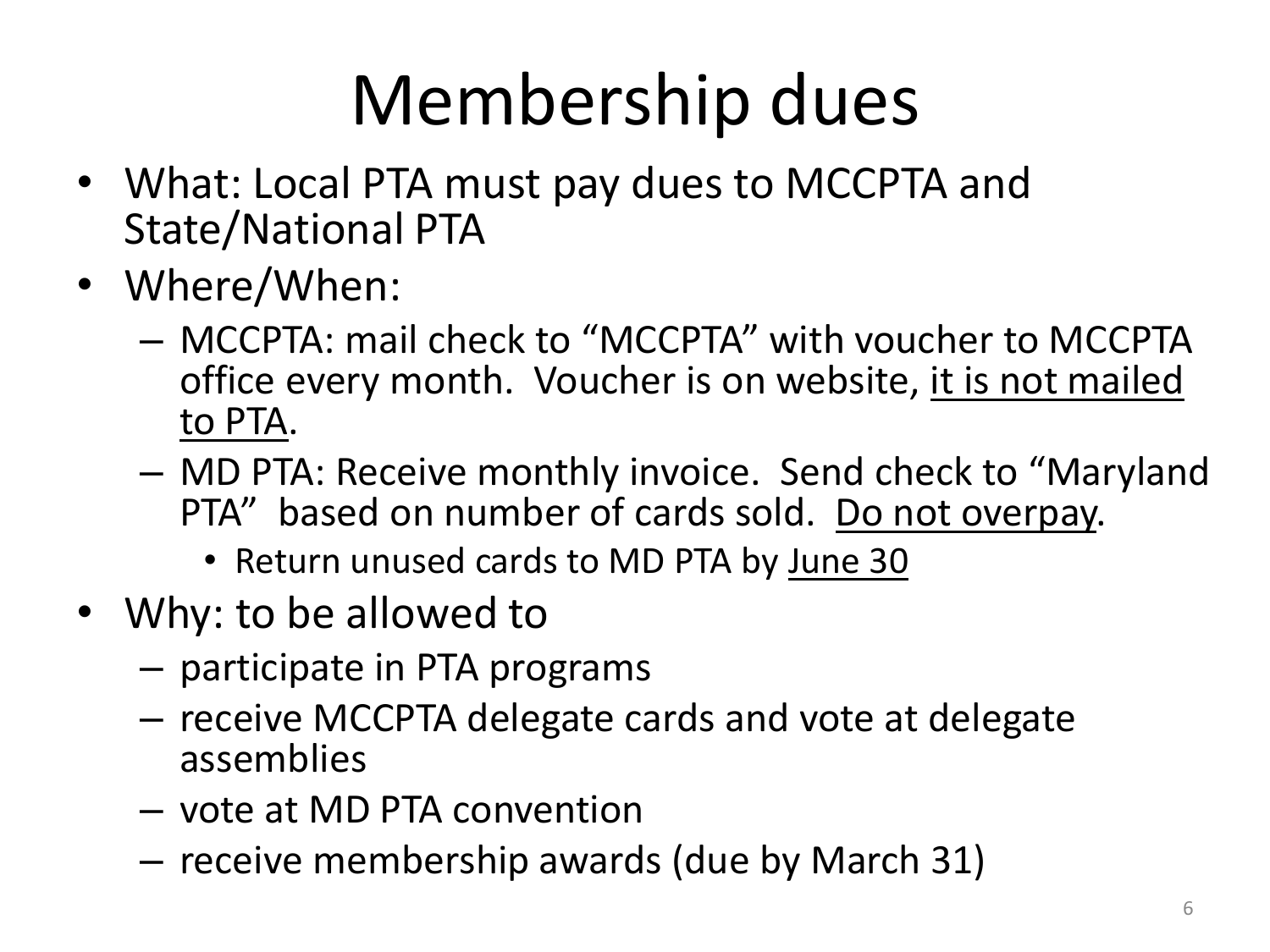# Personal Property Tax (Incorporation requirement)

- What: MD PTA requires all PTAs to be incorporated. Corporate status requires Personal Property Tax return to be filed every year.
	- The form is easy for most PTAs because they do not own property.
- Why: advantage of incorporation is ability to shield from liability.
- When: deadline is April 15. Can request extension to June 15.
- Where: File personal property return with State. Send a copy to MD PTA.
- Tip: check PTA incorporation status at [www.dat.state.md.us](http://www.dat.state.md.us/). If not incorporated, MD PTA can help you find appropriate form.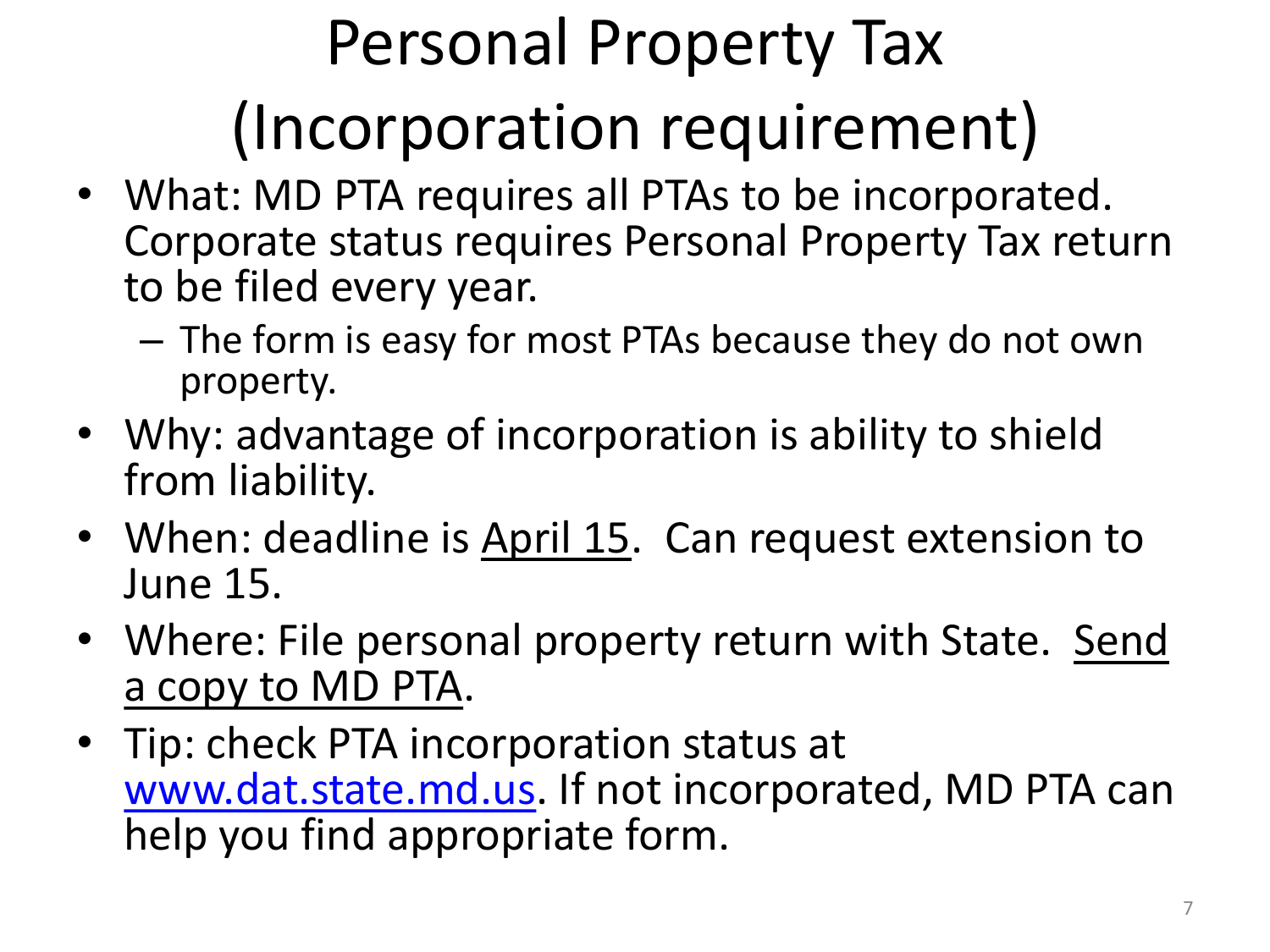#### Insurance

- What: All PTAs are required to pay for and carry insurance, which is obtained through MD PTA and its authorized provider (Knight Insurance Service)
- Why: MD PTA requires each local PTA to have general liability and bonding insurance, as well as directors and officers insurance.
- Cost: \$212 per year. Must include in your budget.
- When: deadline is July 1. If late, the extra fee is \$25.
- Where: enrollment form is on MD PTA website.
- Contact MDPTA or Knight Insurance with questions.
- PTA officers- be familiar with *Insurance and Loss Prevention Guide*
	- [www.mdpta.org](http://www.mdpta.org/); Insurance tab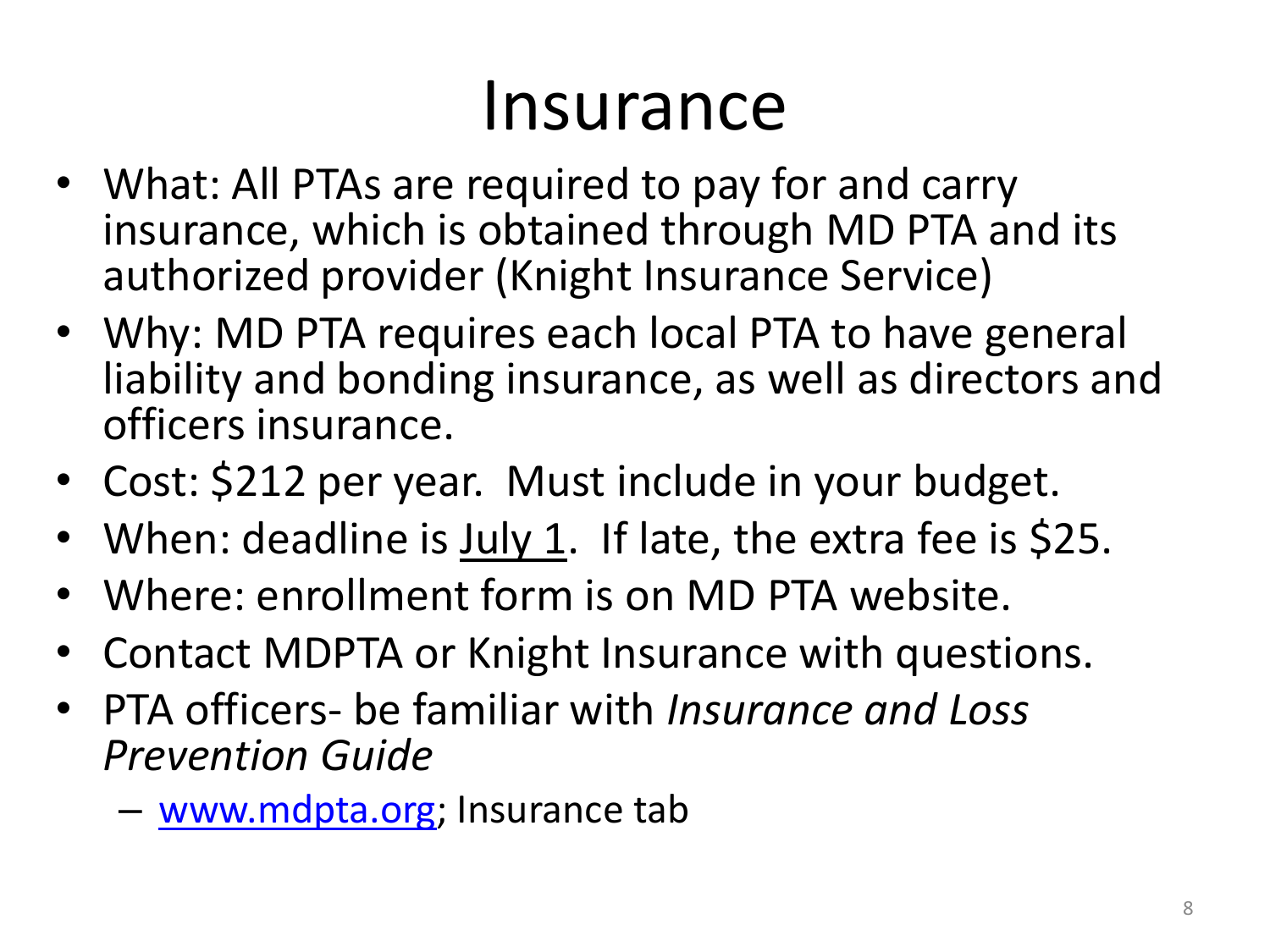### Charitable Organization Requirements

- What: All local PTAs with charitable contributions of \$25,000 or more must register with Secretary of State of MD as charitable organization and file annual renewals.
	- If charitable contributions are <\$25,000, PTA does not need to register, but must notify MD PTA. Recommend completing Exempt Organization Fundraising Notice
- Why: required by Maryland Charitable Solicitations Act.
- When: deadline is December 31
	- Plan ahead! The process requires you to have 990 (or COF-85 if you filed 990N), list of board, financial review.
- Where: File form with State of Maryland; send copy to MD PTA.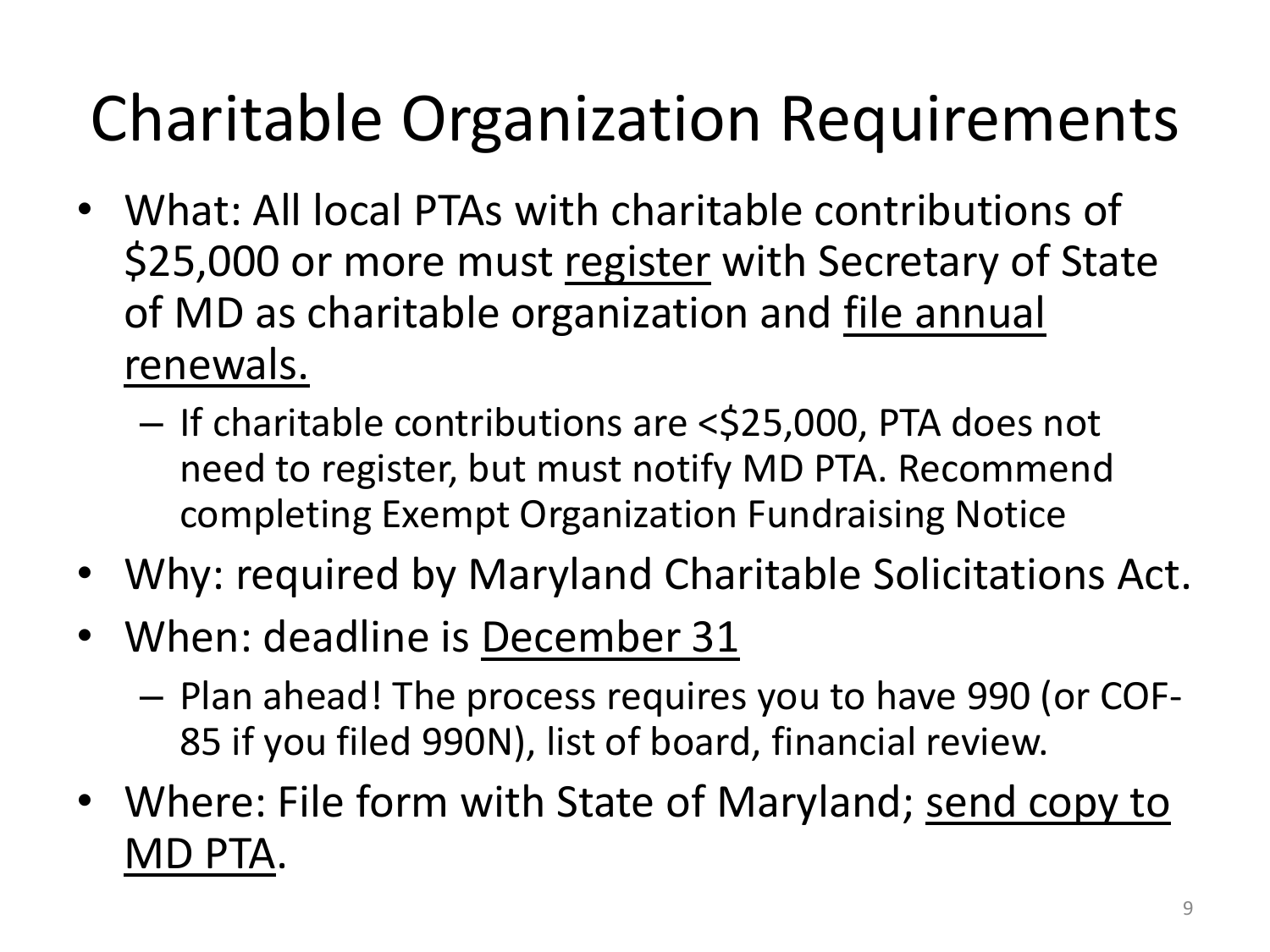## Officer Contact Information

- What: submit names of officers to MD PTA and **MCCPTA**
- Why: MD PTA needs the information for communication reasons. MCCPTA needs information for records and directory (Blue Book).
- When: deadline is 2 weeks after election.
- Tip: There are TWO FORMS- MD PTA and MCCPTA. Links to forms are on website: [www.mccpta.org](http://www.mccpta.org/) (SoCA- Officer Contact Info) and currently at top of home page.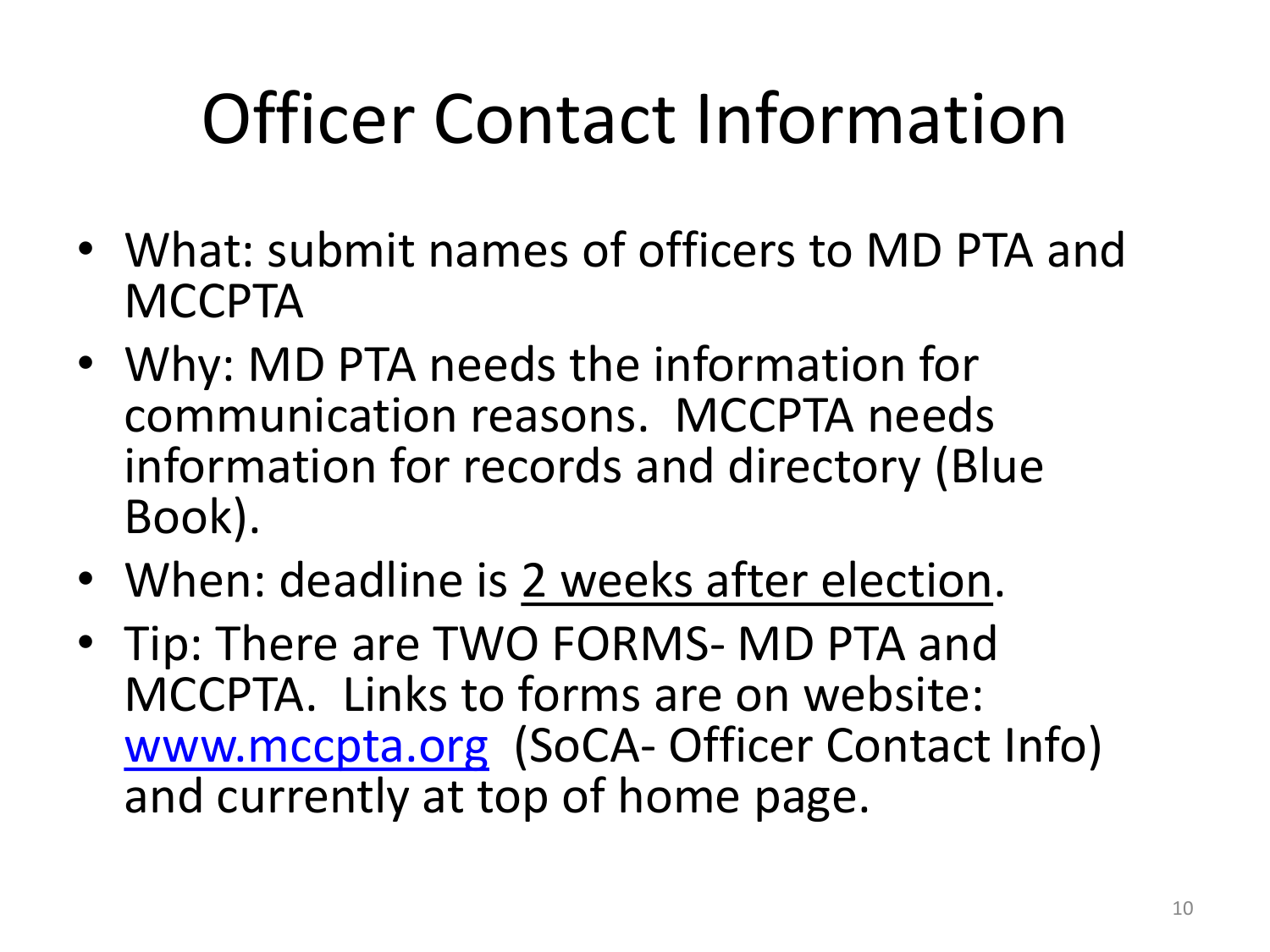## Financial Training NO LONGER A SoCA REQUIREMENT

- What: PTA treasurer and one other board member must attend PTA financial training every year
- Why: There are important financial procedures that must be followed. The procedures may change, based on changes in laws or requirements.
- When: deadline is December 31
- Where: MCCPTA spring or fall training; MD PTA summer convention; other MD counties.
- Bylaws Requirement: Article IV, Section 2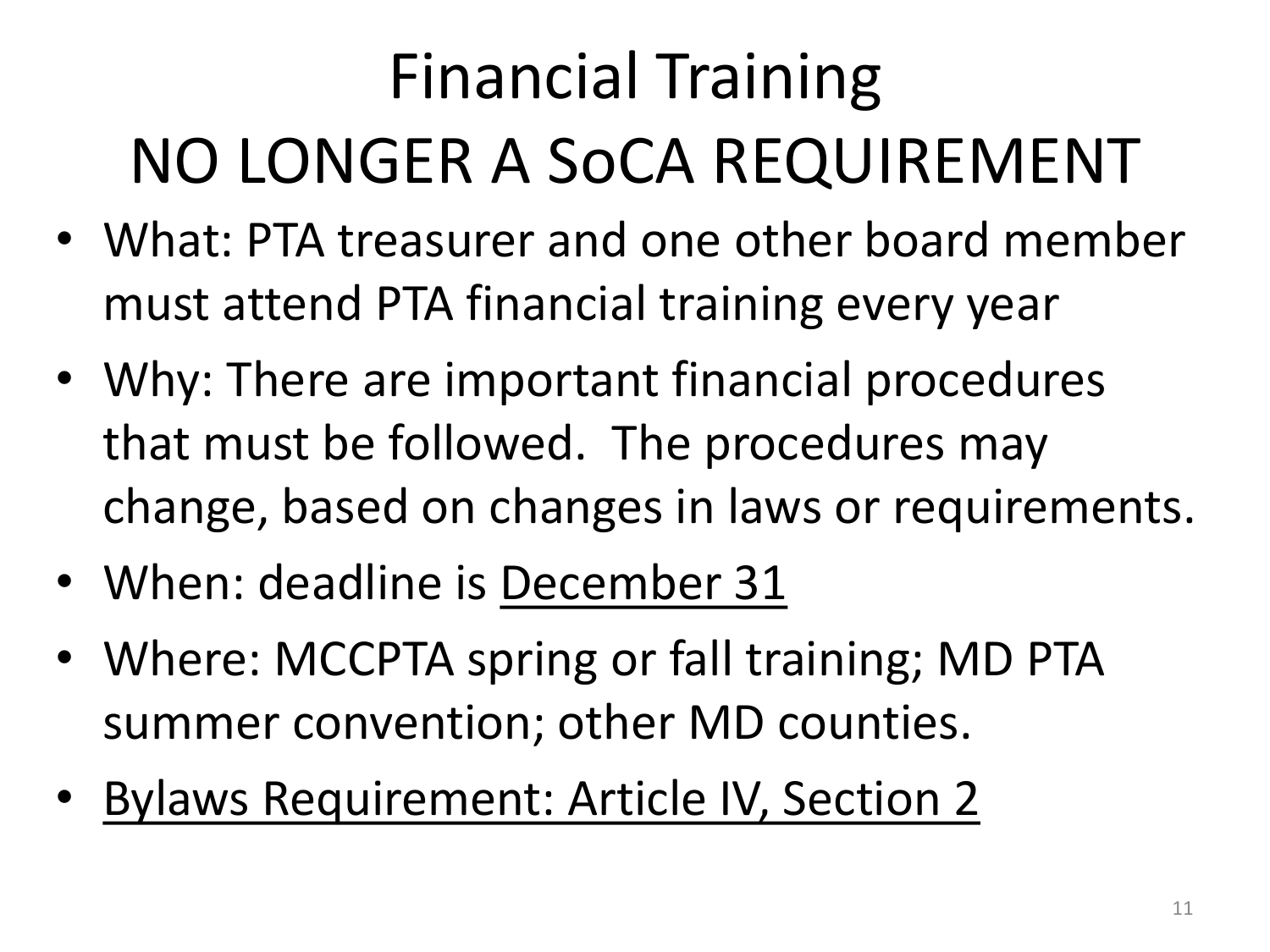### Other Requirements

• Have a minimum of 25 members.

• Have an Employer Identification Number (EIN) on file with MD PTA

• Required Officers: president, secretary, treasurer